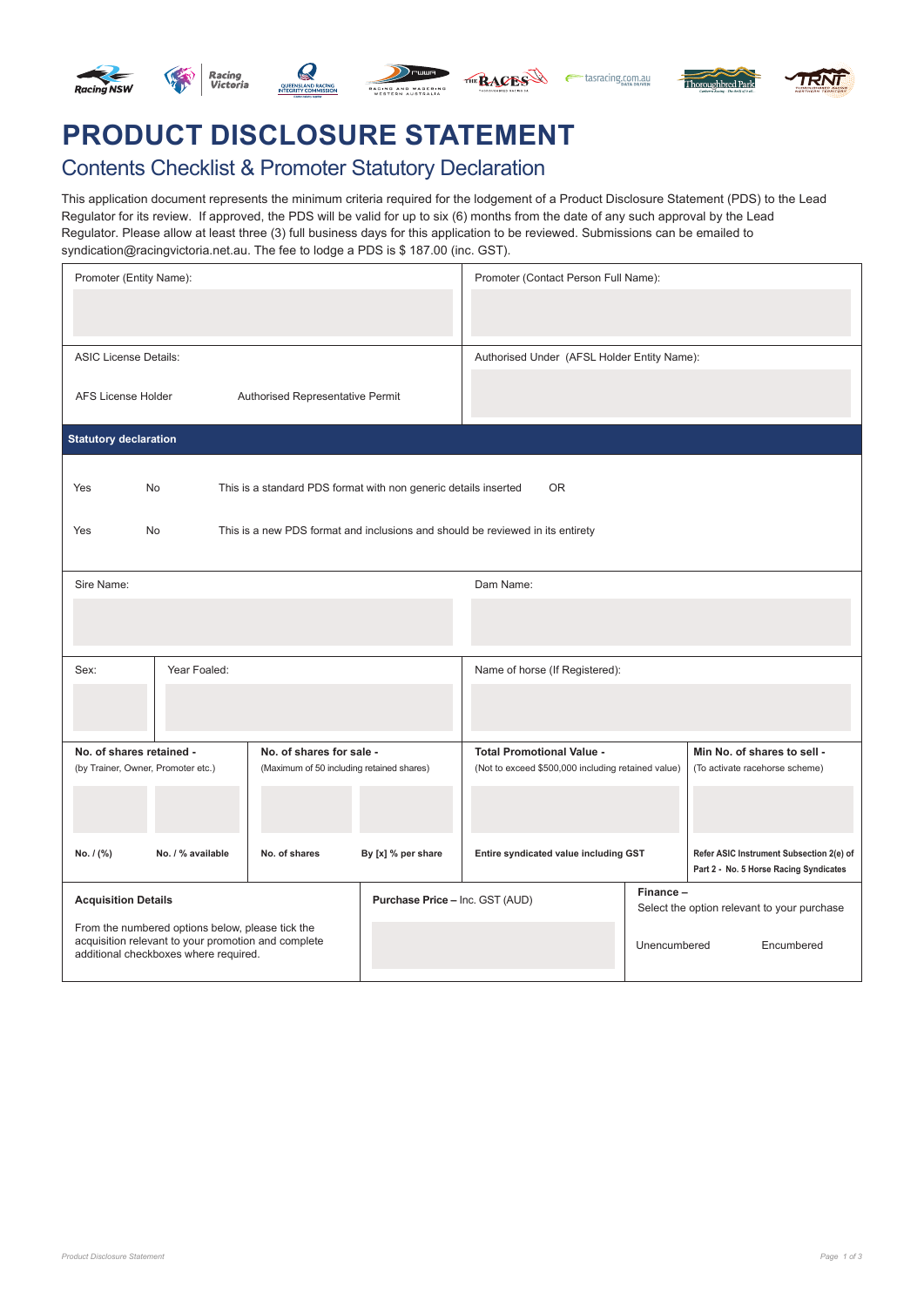#### **Valuations**

| A valuation is to be obtained from a member of the Federation of Bloodstock Agents of Australia (FBAA) when a horse being offered has been passed in at |
|---------------------------------------------------------------------------------------------------------------------------------------------------------|
| auction, acquired via private treaty or is a home bred.                                                                                                 |

| 1. Public Auction:                                                                                                                                                                                                            | 2. Private Purchase:                                                                           | 3. Home Bred                                   |  |  |  |  |
|-------------------------------------------------------------------------------------------------------------------------------------------------------------------------------------------------------------------------------|------------------------------------------------------------------------------------------------|------------------------------------------------|--|--|--|--|
| Fall of Hammer<br>OR * Passed In Lot                                                                                                                                                                                          | I have included one (1) independent Valuation.                                                 | I have included one (1) independent Valuation. |  |  |  |  |
| * I have included one (1) Independent Valuation.                                                                                                                                                                              | I have disclosed all details pertaining to the<br>seller/vendor and all relevant conditions of |                                                |  |  |  |  |
| * I attach confirmation of the passed in price of                                                                                                                                                                             | sale within the PDS.                                                                           |                                                |  |  |  |  |
| \$                                                                                                                                                                                                                            |                                                                                                |                                                |  |  |  |  |
| <b>Trainer's Name:</b>                                                                                                                                                                                                        | Stable Location (E.g. VIC, NSW, QLD etc.):                                                     |                                                |  |  |  |  |
|                                                                                                                                                                                                                               |                                                                                                |                                                |  |  |  |  |
|                                                                                                                                                                                                                               |                                                                                                | <b>Promoter Checklist Please Tick</b>          |  |  |  |  |
| I have included a signed & dated acknowledgment letter from the Trainer on stable letterhead?                                                                                                                                 |                                                                                                |                                                |  |  |  |  |
| I have included the purchase receipt/invoice or bill of sale for the horse(s) purchased for this promotion?                                                                                                                   |                                                                                                |                                                |  |  |  |  |
| I have completed the Statutory Declaration relevant to ASIC Horse Schemes Instrument 2016/790?                                                                                                                                |                                                                                                |                                                |  |  |  |  |
| I have included a copy of the Horse's Pedigree Page (Catalogue-Style) regardless of how the horse was acquired?                                                                                                               |                                                                                                |                                                |  |  |  |  |
| If insured, I have included the Insurance Certificate of Currency?<br>Note: Must show the specific premium cost & expiry date of the insurance cover                                                                          |                                                                                                |                                                |  |  |  |  |
| I have included a Veterinary Certificate?<br>Note: Must be dated within 30 days of PDS lodgement and contain the required declarations by the Veterinarian                                                                    |                                                                                                |                                                |  |  |  |  |
| I have included (or will you include) the Vendor Release Statement which clearly demonstrates passing of clear title?<br>Note: Promoter is responsible in ensuring vendor will supply a statement as needed by Lead Regulator |                                                                                                |                                                |  |  |  |  |
| I have clearly outlined any (potential or actual) Conflict of Interest/s within the PDS?                                                                                                                                      |                                                                                                |                                                |  |  |  |  |
| I have included a copy of any finalised Advertisements for approval?                                                                                                                                                          |                                                                                                |                                                |  |  |  |  |
| <b>Promoter Signature:</b>                                                                                                                                                                                                    | <b>Today's Date:</b>                                                                           |                                                |  |  |  |  |
|                                                                                                                                                                                                                               |                                                                                                |                                                |  |  |  |  |

| <b>PAYMENT DETAILS</b>            |                                |                                  |                      |                                |
|-----------------------------------|--------------------------------|----------------------------------|----------------------|--------------------------------|
| Credit Card Number:               |                                |                                  |                      |                                |
|                                   |                                |                                  |                      |                                |
| Cardholder's Name (Please print): |                                | Credit Card Expiry Date (MM/YY): |                      | Credit Card Verification (CCV) |
|                                   |                                |                                  |                      |                                |
|                                   | <b>LEAD REGULATOR USE ONLY</b> |                                  |                      |                                |
| Received Date:                    | Pending<br>Approved            | Declined                         | Authorising Officer: |                                |